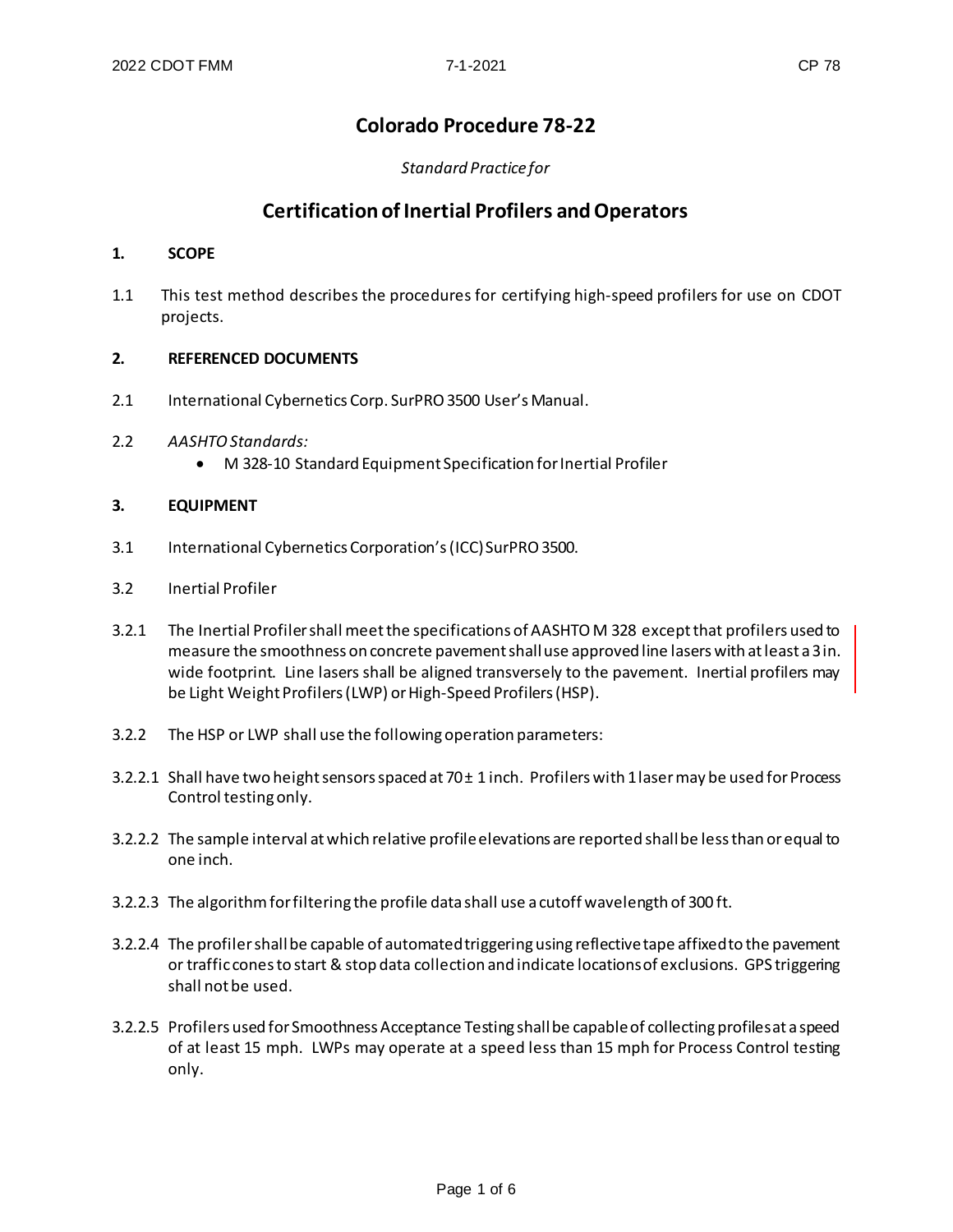#### **4. OPERATOR CERTIFICATION**

- 4.1 Operators shall attend the CDOT Profiler Operator Certification. The CDOT Profiler Operator Certification will include the following:
- 4.1.1 A course on the CDOT smoothness specification and basic profiler operations.
- 4.1.1.1 Pass a written test on the CDOT smoothness specification with a score of at least 80%.
- 4.1.2 The operator will demonstrate proficiency in the operation of his profiler by successfully demonstrating the following:
	- Height sensor calibration checks.(CDOT garage)
	- Accelerometer calibration checks(CDOT garage)
	- Distance calibration
	- Bounce test.(CDOT garage)
	- Setting triggering and collecting a profile with the triggering.
	- Data submittal
- 4.2 The CDOT Profiler Operator Certification will expire on June 30th of the following year.

#### **5. REFERENCE SITE SELECTION**

- 5.1 The Department will select a site to perform the Profiler Certification with the following requirements:
- 5.1.1 Shall be relatively straight, level, and smooth.
- 5.1.2 Shall have a sufficient distance for two consecutive 0.1-mile sections and sufficient distance to safely start & stop with a 300 ft. lead-in.
- 5.1.3 The 0.1-mile sections shall have an average IRI value between 30 & 90 in/mile.
- 5.1.4 Shall be on a surface where the surface texture will have a minimal impact on data collection.
- 5.1.5 Shall be free of cracks in the traveled wheel paths.
- 5.1.6 Shall be on a relatively stable base with minimal traffic.

#### **6. REFERENCE VALUE DETERMINATION**

- 6.1 The device for determining the reference values shall be an ICC SurPRO 3500.
- 6.2 The reference site will be painted with a dot at least every 10 feet in the wheel paths.
- 6.3 The reference device will perform one closed-loop and two open-loop data collection runs for | each wheel path in the intended direction of travel.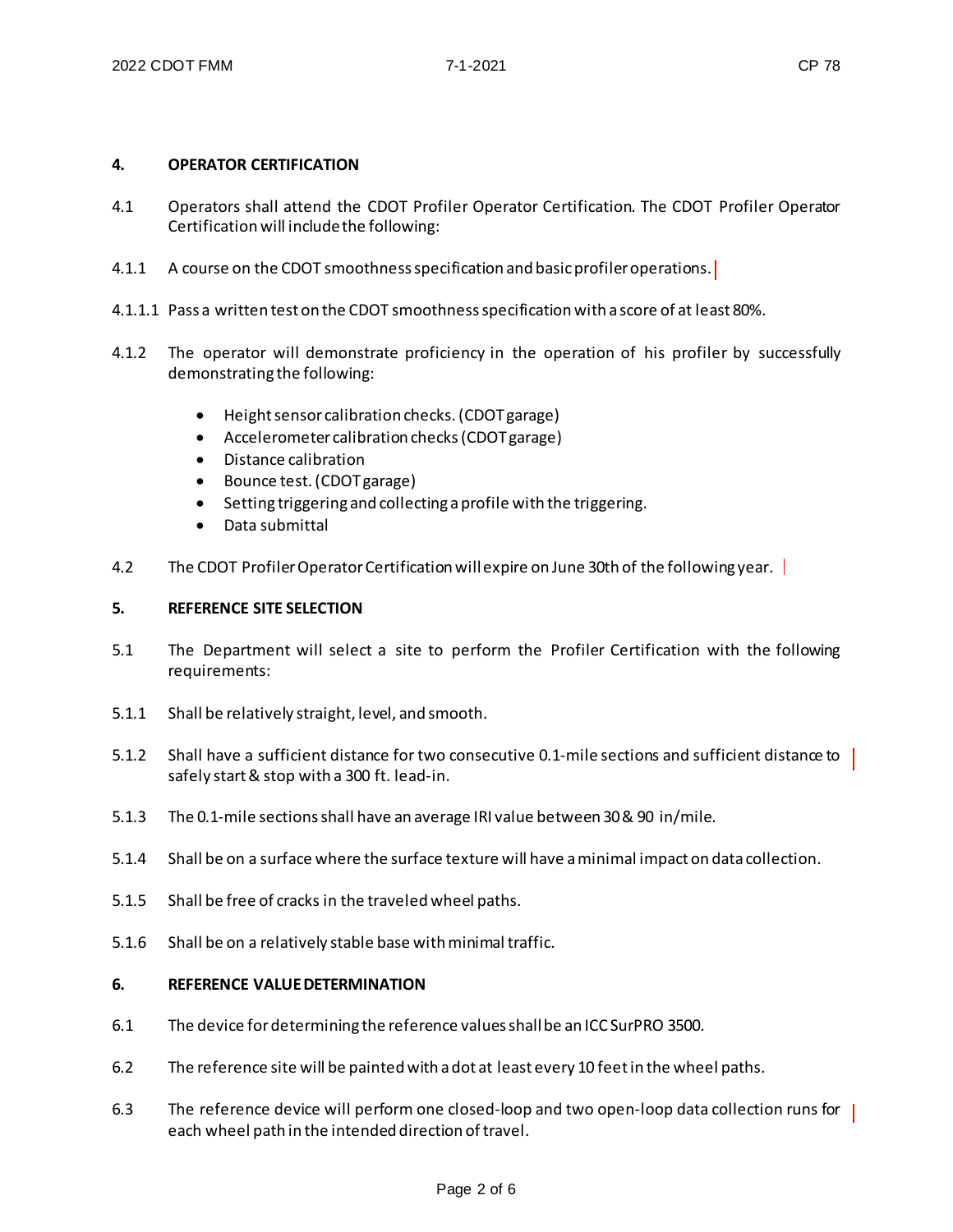- 6.4 ProVAL will be used to determine the cross-correlation value for the closed-loop run in each wheel path. A minimum cross-correlation value of 0.95 will be required to accept each wheel path.
- 6.5 If the cross-correlation values for a wheel path are less than 0.95 it shall be retested according to Subsection 6.3.
- 6.6 The profile from one of the three reference runs for each 0.1-mile section for each wheel path will be used as the reference values for the certification. These values will not be shared with the participants.

# **7. PROFILER CERTIFICATION PROCEDURE**

- 7.1 Before the profilers start collecting certification data, the profiler's subsystems shall pass the manufacturer's calibrations checks for the height sensor, accelerometer, and bounce test. These checks will be performed at the CDOT Central Lab.
- 7.2 Before the profilers start collecting certification data, the profiler's distance measuring instrument shall be calibrated following the manufacturer's procedures using the distance calibration site at the profiler certification site.
- 7.3 The operator shall install the triggers appropriate for their profiler's triggering system at the beginning and end of the certification course if the already installed triggers do not trigger their profiler. GPS triggering shall not be allowed.
- 7.4 The operator shall collect twelve profilesin the intended direction of travel at a minimum speed of at least 15 MPH.
- 7.5 The operator shall provide the Department the raw data filesand data files that can be opened in ProVAL (ERD or PPF).
- 7.6 Data files for the twelve profiles shall be submitted to the Department on a thumb drive immediately after the completion of the twelve profiles. The media may not be returned to the operator.
- 7.6.1 Filenames shall be in the following format: COMPANYNAME\_Run\_XX.PPF (or ERD)
- 7.7 The data files will be analyzed by the Department.

### **8. ACCEPTANCE DETERMINATION**

8.1 Repeatability of the profiler will be evaluated using ProVAL. ProVAL will determine the crosscorrelation value for the  $1<sup>st</sup>10$  profiles in each wheel path. A minimum cross-correlation value of 0.92 will be required to pass.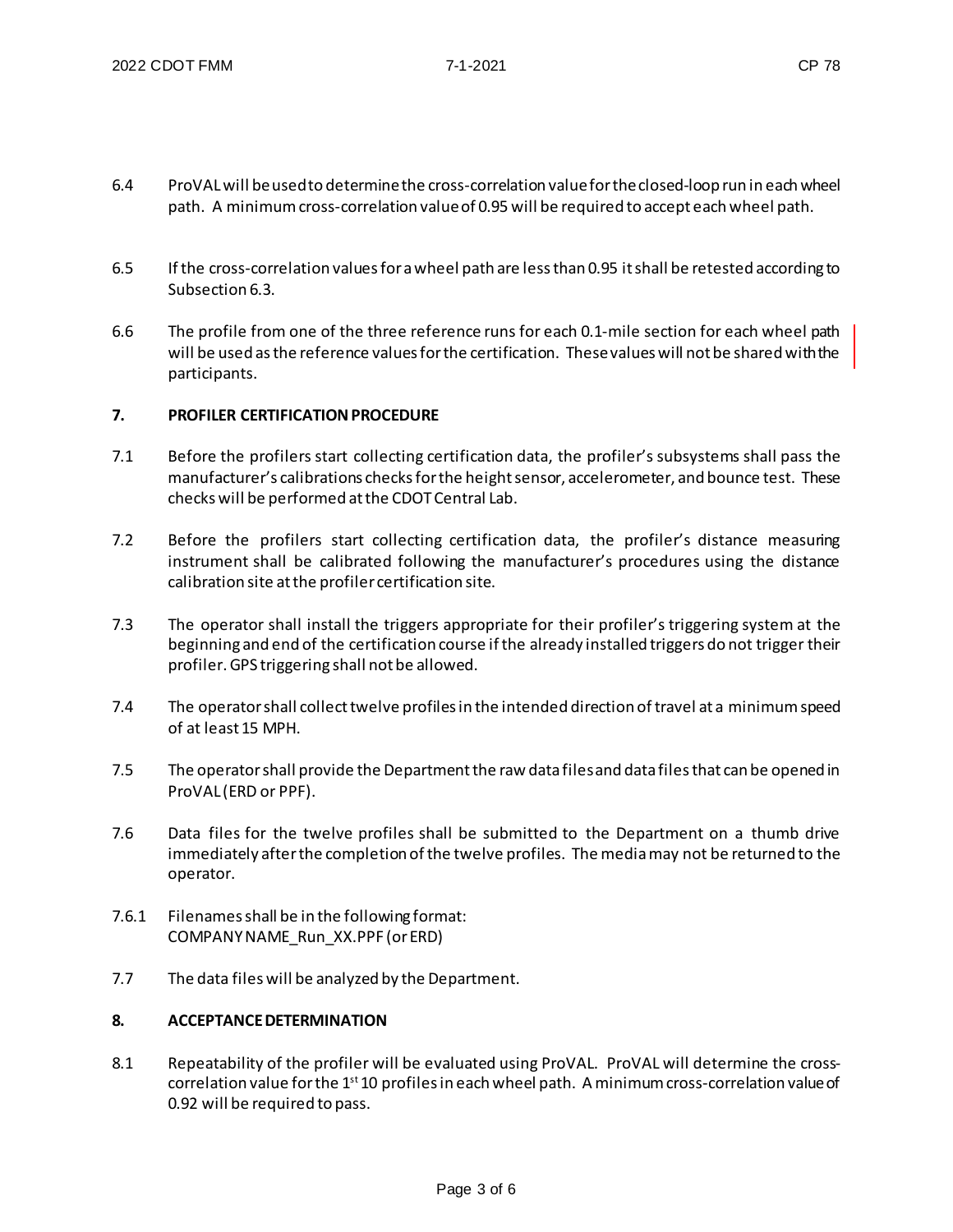8.2 Accuracy of the profiler will be evaluated using ProVAL. Each of the 10 profiles will be compared to the reference profile for each wheel path. The accuracy score for each profile in each wheel path will be averaged. Both wheel pathsshall have an average accuracy score of at least 0.90.

NOTE 1: Details of the procedures for evaluation of profiles for repeatability and accuracy are detailed in AASHTO M 328

- 8.3 Passing the repeatability and accuracy requirements is required to pass the certification criteria.
- 8.4 If the criteria in Section 8.1 or 8.2 are not met, then the  $11<sup>th</sup>$  profile will be substituted for the  $1<sup>st</sup>$ profile, and the analysis will be re-run.
- 8.5 If the analysis in Section 8.4 does not meet the criteria in Section 8.1 or 8.2, the 11<sup>th</sup> and 12<sup>th</sup> profile will be substituted for the  $1<sup>st</sup>$  and  $2<sup>nd</sup>$  profile and the analysis will be re-run.
- 8.6 If the analysis in Section 8.5 does not meet the criteria in Section 8.1 or 8.2; the profiler's subsystems will need to be rechecked and 12 new profiles collected according to Section 7.
- 8.7 A profiler will only be allowed 2 trials. Profilers that fail to meet the certification criteria shall require repair and/or maintenance from the manufacturer. The profiler will not be allowed to attempt certification until a written statement describing the maintenance or repairs is submitted to the Department. This shall also include documentation that the profiler can pass the repeatability requirement.

#### **9. CERTIFICATION**

- 9.1 After a profiler is determined to be acceptable, a Certificate will be issued listing:
	- Profiler serial number
	- ProfilerVIN #
	- ProfilerMake & Model
	- Height sensor serial numbers
	- Accelerometer serial numbers
	- Certification Date
	- Expiration Date
- 9.2 The certification will expire on June 30th of the following year.
- 9.3 A list of certified profilers and operatorsis posted on CDOT's web at:

<https://www.codot.gov/business/designsupport/matgeo/pave-smooth-testing>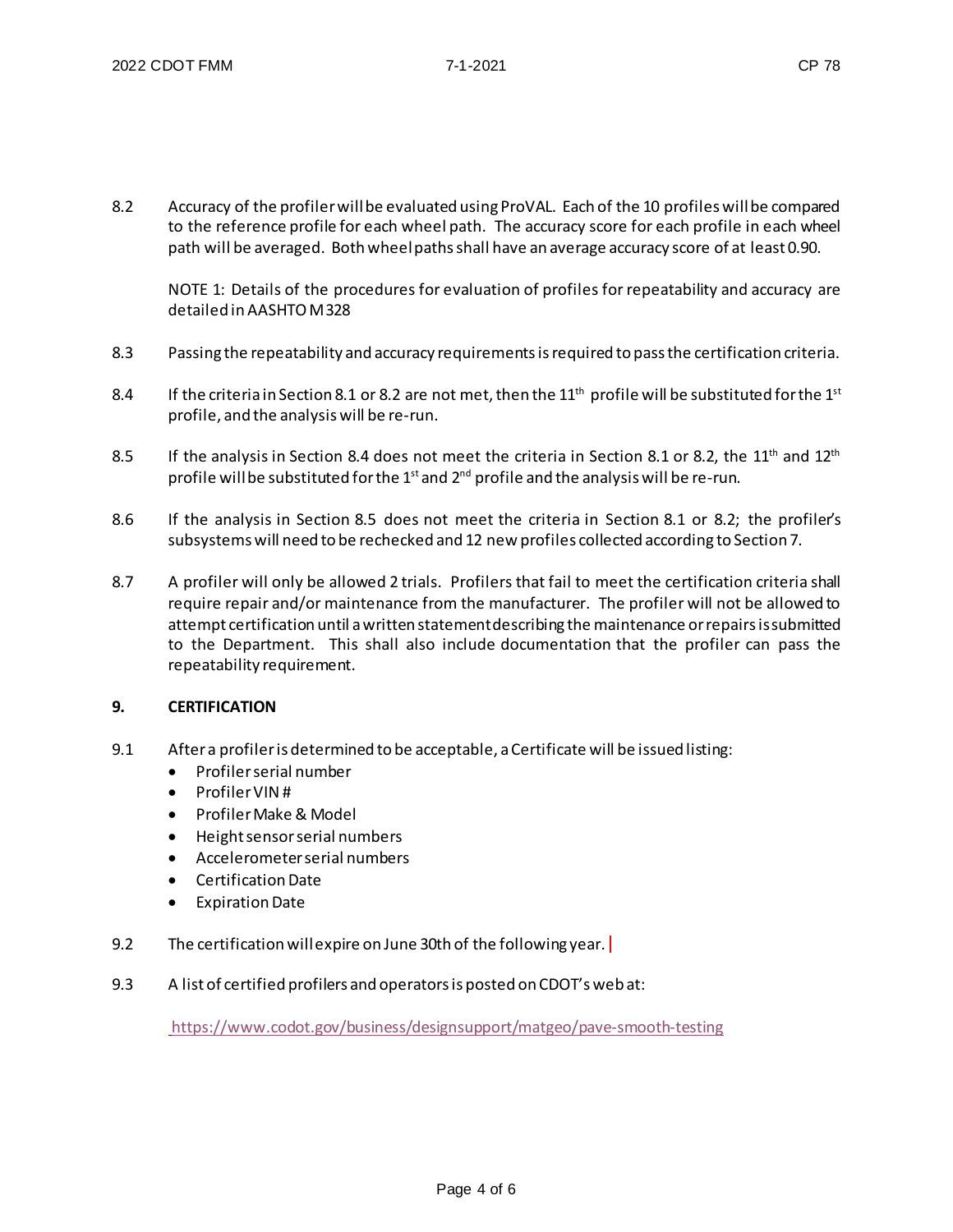#### **10. SUSPENSION OF CERTIFICATION**

**Note 2**: This Section is used when a Contractor's profiler fails to meet the Smoothness Verification Testing acceptance criteria.

- 10.1 The Contractor's profiler shall collect three profiles at a site chosen by the Department. The site will meet the requirements of Section 5.
- 10.2 CDOT profiler will collect three profiles at the site.
- 10.3 The data files for the three profiles shall be submitted to the CDOT in a thumb drive. The media will not be returned to the Contractor.
- 10.4 The Department will determine an average MRI for each 0.1-mile section using the Department's profiler's results.
- 10.5 The Contractor's Profiler's results will be compared to the Department's results.
- 10.6 The Contractor's Profiler will retain its certification if the average MRI for each 0.1-mile section does not vary from the Department's MRI values by more than 6.0 in/mile.
- 10.7 If the Contractor's profiler fails to meet the criteria in Subsection 10.6, the Contractor's profiler will be allowed to collect three additional profiles and then it will be re-evaluated.
- 10.8 If the Contractor's profiler fails to meet the criteria in Subsection 10.6 a second time, the Contractor's profiler's Certification will be suspended.
- 10.9 The Contractor's profiler shall be repaired and/or adjusted/calibrated by the manufacturer.
- 10.10 If the Contractor wants to have his profiler recertified after repairs have been made before the next annual certification, all costs associated with the recertification shall be borne by the Contractor.